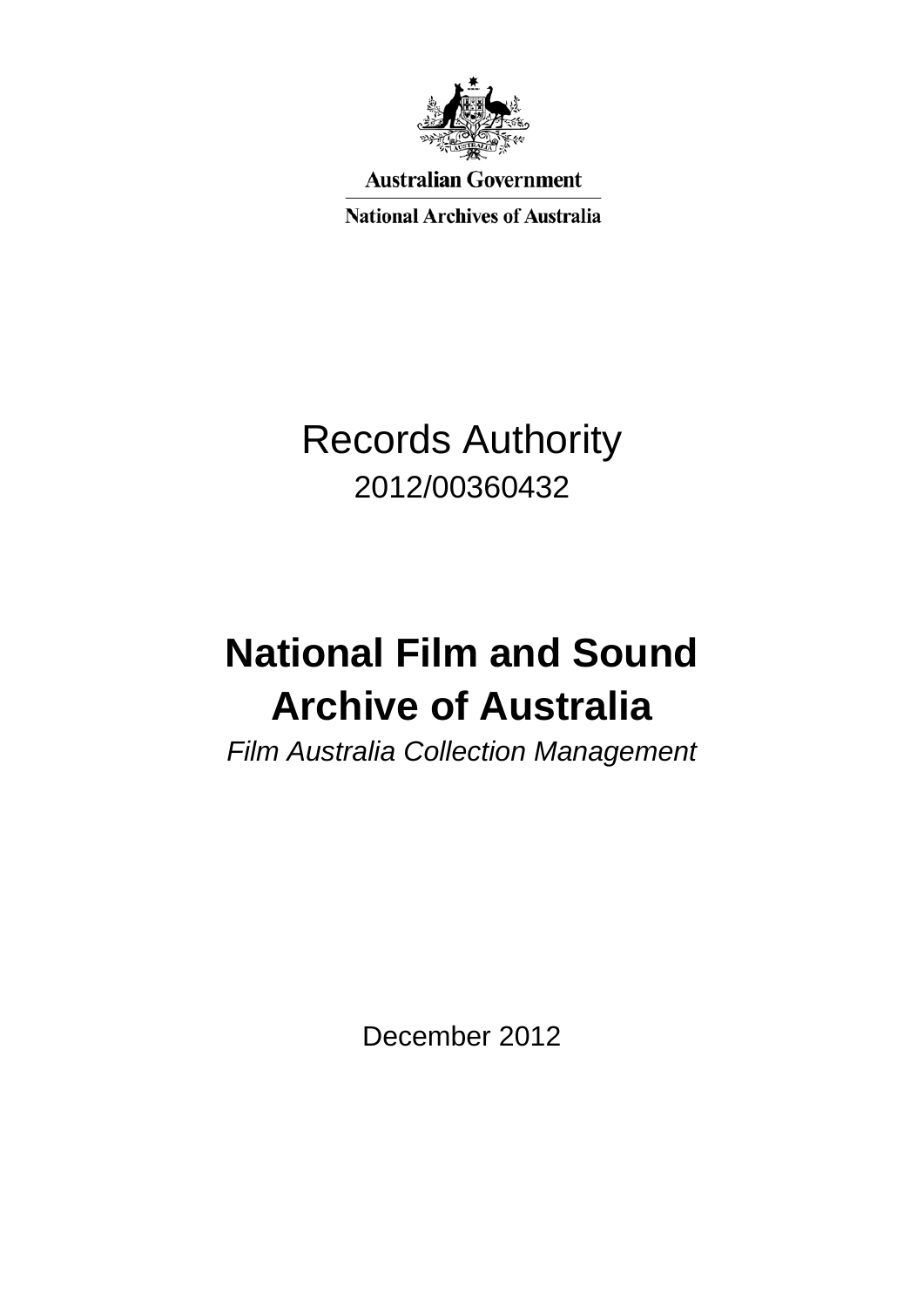#### **CONTENTS**

|                                      | $\overline{\mathbf{3}}$ |
|--------------------------------------|-------------------------|
|                                      |                         |
|                                      | .5                      |
| FILM AUSTRALIA COLLECTION MANAGEMENT | 6                       |

© Commonwealth of Australia 2012

This work is copyright. Apart from any use as permitted under the *Copyright Act 1968,* no part may be reproduced by any process without prior written permission from the National Archives of Australia. Requests and inquiries concerning reproduction and rights should be directed to the Publications Manager, National Archives of Australia, PO Box 7425, Canberra Mail Centre ACT 2610, Australia.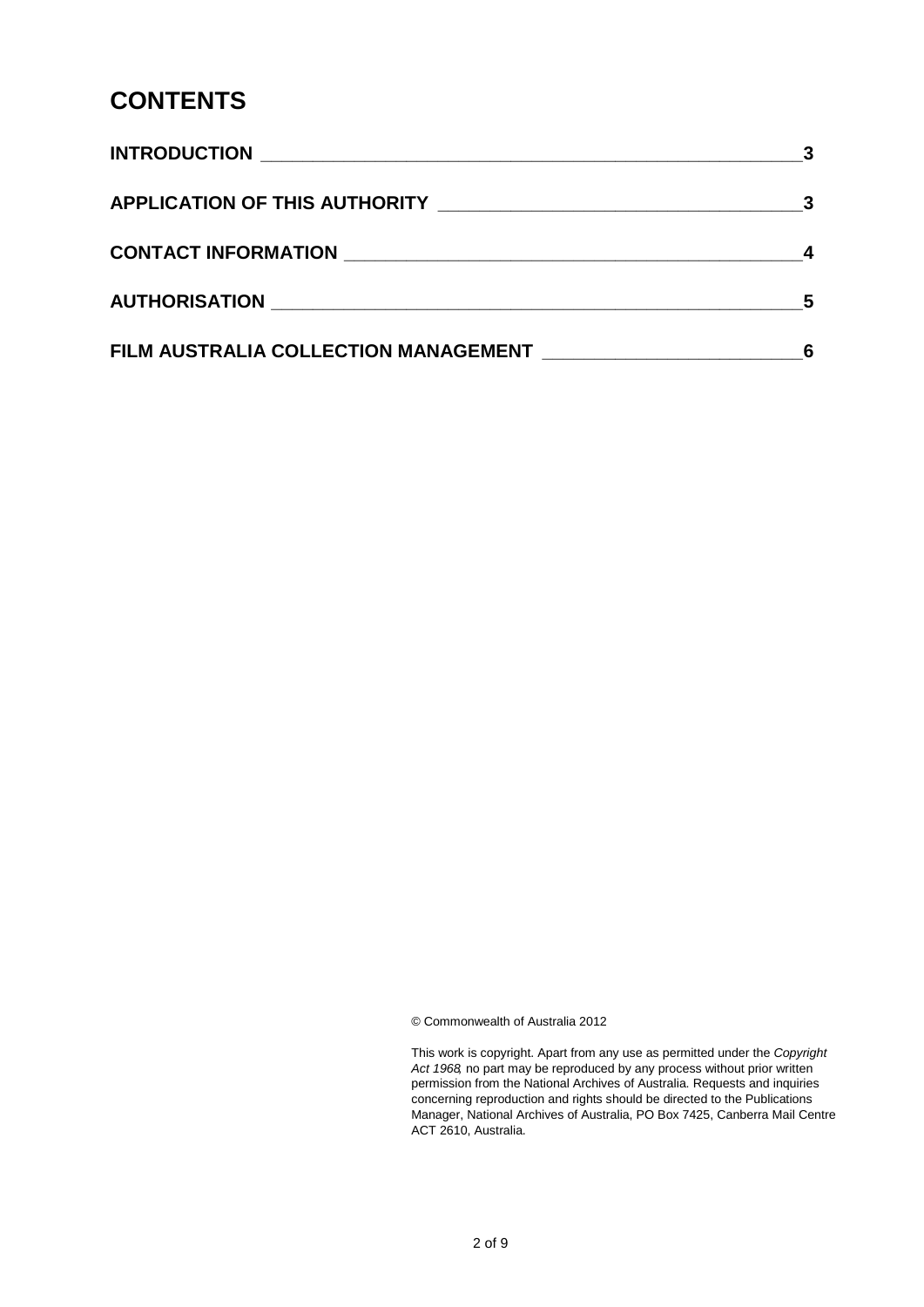#### **INTRODUCTION**

The National Film and Sound Archive of Australia (NFSAA) and the National Archives of Australia have developed this Records Authority to set out the requirements for keeping or destroying records for the core business area of Film Australia Collection Management. It represents a significant commitment on behalf of the NFSAA to understand, create and manage the records of its activities.

This Authority is based on the identification and analysis of the business of the NFSAA. It takes into account the agency's legal and organisational records management requirements, and the interests of stakeholders, the agency and the National Archives of Australia.

The Authority sets out those records that need to be retained as national archives and specifies the minimum length of time that temporary records need to be kept. This Authority gives the NFSAA permission under the *Archives Act 1983*, for the destruction of the temporary records described after the minimum retention period has expired. Retention periods for these temporary records are based on: an assessment of business needs; broader organisational accountability requirements; and community expectations, and are approved by the National Archives of Australia on the basis of information provided by the agency.

As changes in circumstances may affect future records management requirements, the periodic review of this Authority is recommended. All amendments must be approved by the National Archives.

#### **APPLICATION OF THIS AUTHORITY**

- 1. This Authority supersedes Records Authorities RDA 775 (1991) and RDA 952 (1992). The superseded records authorities cannot be used by NFSAA after the date of issue of this Authority.
- 2. This Authority is to be used to determine how long records must be kept. Records are matched to the relevant core business and records class in the Authority.
	- Where the minimum retention period has expired and the records are not needed for agency business they should be destroyed as authorised in this Authority.
	- Records that have not reached the minimum retention period must be kept until they do.
	- Records that are identified as Retain as National Archives (RNA) are to be transferred to the National Archives of Australia for preservation.
- 3. This Authority should be used in conjunction with records authorities such as:
	- National Film and Sound Archive of Australia 2011/00488168;
	- the Administrative Functions Disposal Authority (AFDA) and/or AFDA Express issued by the National Archives to cover business processes and records common to Australian Government agencies;
	- General Records Authority (31) For source (including original) records that have been copied, converted or migrated.
- 4. The Normal Administrative Practice (NAP) provision of the *Archives Act 1983* gives agencies permission to destroy certain records without formal authorisation. This usually occurs where records are duplicated, facilitative or for short-term use only. NAP does not replace arrangements agreed to in this Authority but can be used as a tool to assist in identifying records for destruction together with an agency's Records Authority or Authorities, and with AFDA and AFDA Express. The National Archives recommends that agencies develop and implement a Normal Administrative Practice policy. Advice and guidance on destroying records as a normal administrative practice and on how to develop an agency NAP policy is available from the National Archives' website at **[www.naa.gov.au](http://www.naa.gov.au/)**.
- 5. Records that are reasonably likely to be needed as evidence in a current or future judicial proceeding or are subject to a request for access under the *Archives Act 1983,* the *Freedom of Information Act 1982* or any other relevant Act must not be destroyed until the action has been completed.
- 6. Records subject to a disposal freeze must not be destroyed until the freeze has been lifted. Further information about disposal freezes and whether they affect the application of this Authority is available from the National Archives website at **[www.naa.gov.au](http://www.naa.gov.au/)**.
- 7. Where the method of recording information changes (for example from a manual system to an electronic system, or when information is migrated from one system to a new system) this Authority can still be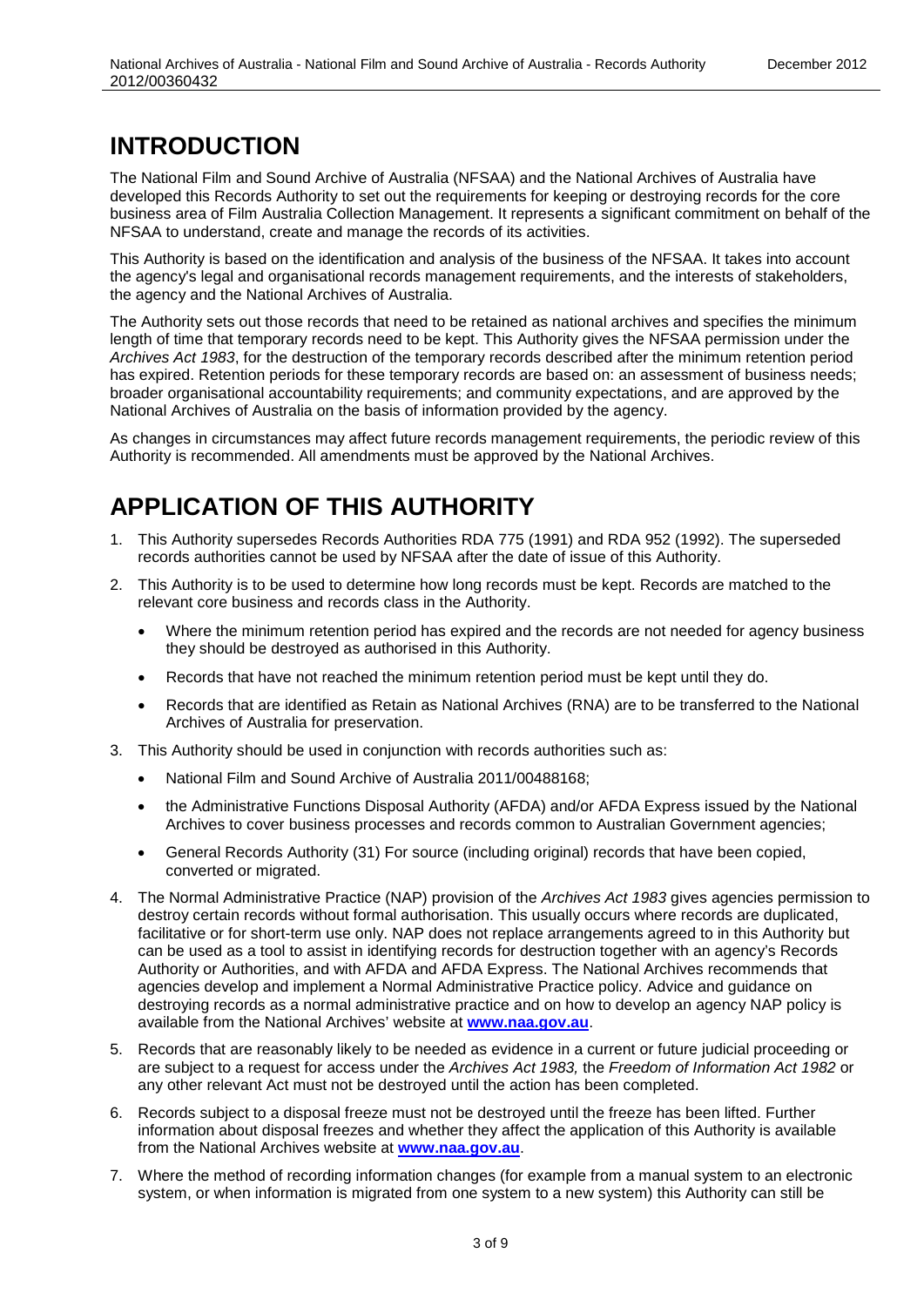applied, providing the records document the same core business. The information must be accessible for the period of time prescribed in this Authority. The NFSAA will need to maintain continuing access to the information, including digital information, for the periods prescribed in this records authority or until the information is transferred into the custody of the National Archives.

- 8. In general, retention requirements indicate a minimum period for retention. The NFSAA may extend minimum retention periods if it considers that there is an administrative need to do so, without further reference to the National Archives. Where the NFSAA believes that its accountability will be substantially compromised because a retention period or periods are not adequate, it should contact the National Archives for review of the retention period.
- 9. Records coming within 'Retain as national archives' classes in this Authority have been determined to be part of the archival resources of the Commonwealth under Section 3C of the *Archives Act 1983*. The determination of Commonwealth records as archival resources of the Commonwealth obliges agencies to transfer the records to the Archives when they cease to be current and, in any event, within 15 years of the records coming into existence, under Section 27 of the *Archives Act 1983*.
- 10. Records in the care of agencies should be appropriately stored, managed and preserved. Agencies need to meet this obligation to ensure that the records remain authentic and accessible over time. Under Section 31 of the *Archives Act 1983*, access arrangements are required for records that become available for public access including those records that remain in agency custody.
- 11. Appropriate arrangements should be made with the National Archives when records are to be transferred into custody. The National Archives accepts for transfer only those records designated as national archives.
- 12. Advice on how to use this Authority is available from the NFSAA records manager. If there are problems with the application of the Authority that cannot be resolved, please contact the National Archives.

### **CONTACT INFORMATION**

For assistance with this authority or for advice on other records management matters, please contact the National Archives' Agency Service Centre.

Queen Victoria Terrace Tel: (02) 6212 3610 Parkes ACT 2600 Fax: (02) 6212 3989 Canberra Mail Centre ACT 2610 Website: **[www.naa.gov.au](http://www.naa.gov.au/)**

PO Box 7425 Email: **[recordkeeping@naa.gov.au](mailto:recordkeeping@naa.gov.au)**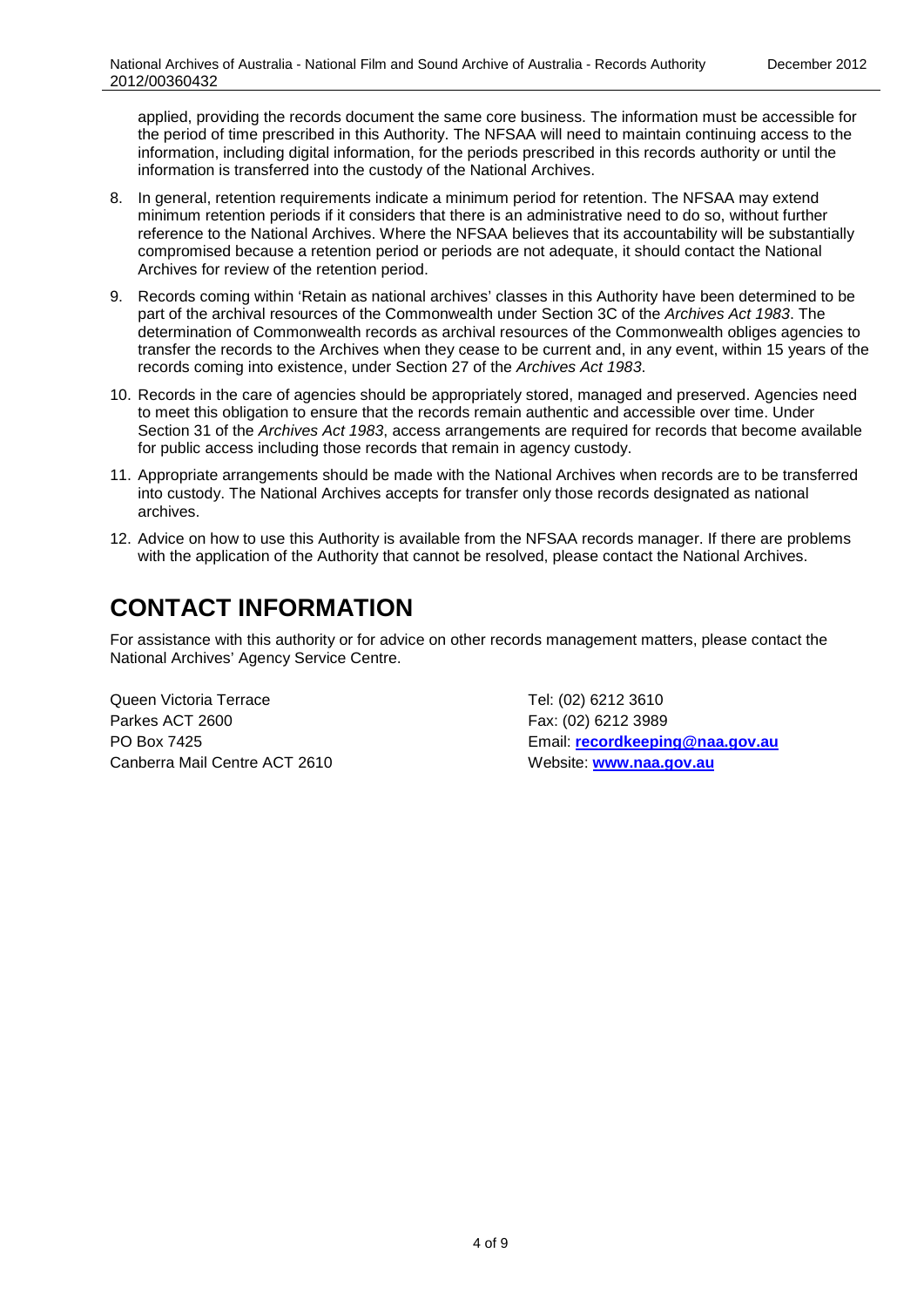#### **AUTHORISATION**

#### **RECORDS AUTHORITY 2012/00360432**

| McCoy Circuit<br>Acton ACT 2601 | Person to whom notice of<br>authorisation is given: | Michael Loebenstein<br><b>Chief Executive Officer</b><br>National Film and Sound Archive of Australia |
|---------------------------------|-----------------------------------------------------|-------------------------------------------------------------------------------------------------------|
|---------------------------------|-----------------------------------------------------|-------------------------------------------------------------------------------------------------------|

| <b>Purpose:</b>     | Authorises arrangements for the disposal of records in accordance with<br>Section 24(2)(b) of the Archives Act 1983.                                                                            |
|---------------------|-------------------------------------------------------------------------------------------------------------------------------------------------------------------------------------------------|
|                     | Determines records classed as 'Retain as national archives' in this<br>Records Authority to be part of the archival resources of the<br>Commonwealth under Section 3C of the Archives Act 1983. |
|                     |                                                                                                                                                                                                 |
| <b>Application:</b> | All core business records relating to Film Australia Collection<br>Management.                                                                                                                  |
|                     |                                                                                                                                                                                                 |

This authority gives permission for the destruction, retention or transfer to the National Archives of Australia of the records described. This authority will apply only with the consent of the agency currently responsible for the business documented in the records described.

Authorised By **Date of issue:** 

David Fricker 19 December 2012 Director-General National Archives of Australia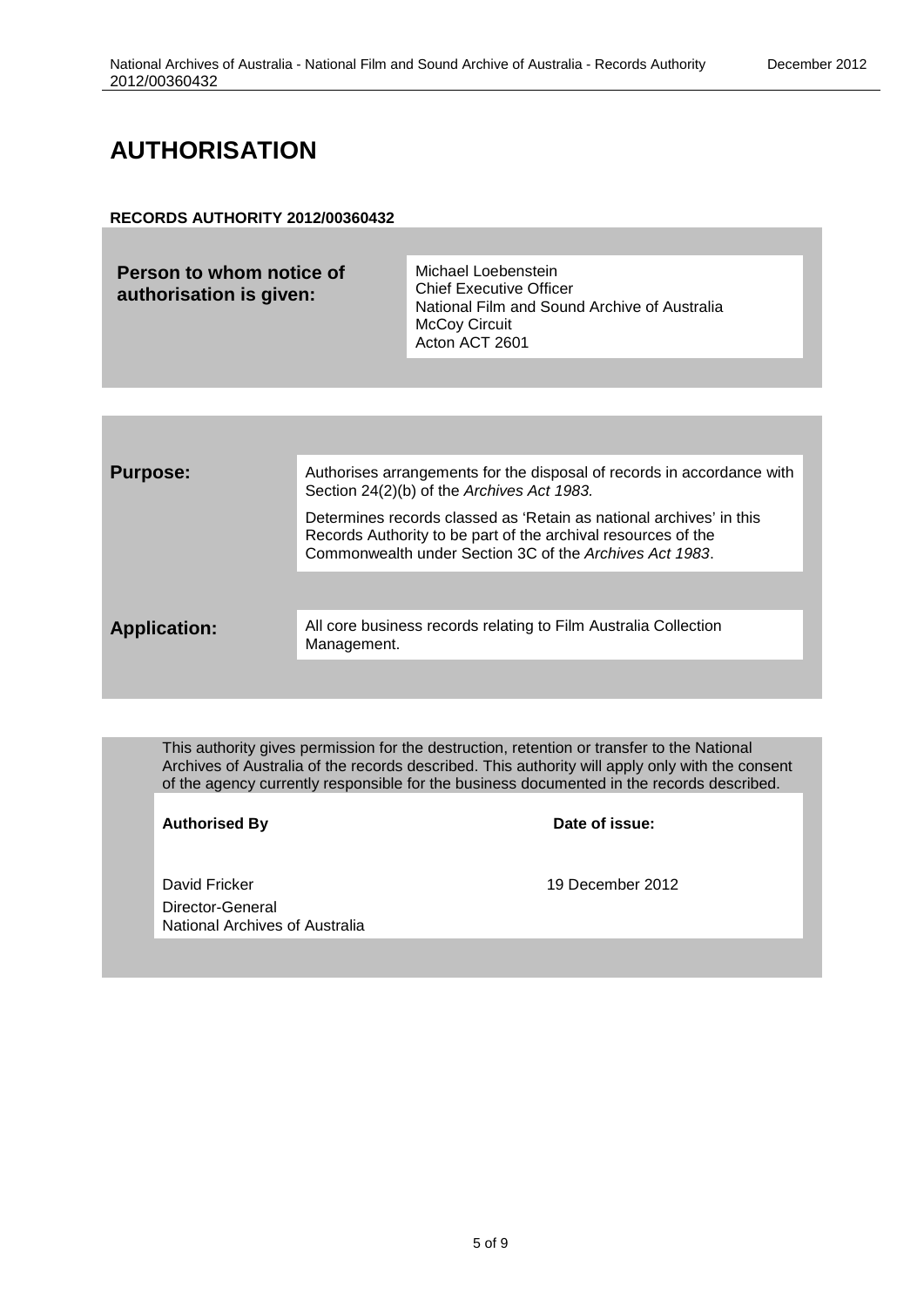The core business of managing the Film Australia Collection transferred from Screen Australia under the *Screen Australia (Transfer of Assets) Act 2011,* including material transferred under Ministerial Determination made in accordance with that Act, and the associated sales and distribution program. The collection, known as the Film Australia Collection (formerly Screen Australia Library), consists of audio-visual material including film, video, stills, digital files and sound materials, that:

- the Commonwealth owns copyright in primarily as a result of Film Australia Limited documentary productions, such as those made under the National Interest Program, and documentary materials produced by predecessors of Film Australia Limited;
- is acquired due to the contractual obligations of Screen Australia's National Documentary Program funding agreements; or
- becomes part of the collection through Screen Australia entering into agreements to distribute this material.

The core tasks associated with the Film Australia collection management include:

- developing and implementing policies, procedures and strategies;
- managing the acquisition, storage, control and maintenance of Film Australia Collection items;
- notifying relevant parties when collection items are acquired as delivery items in connection with funding agreements;
- negotiating and establishing agreements, including agreements to distribute, promote and sell products relating to the collection;
- managing access to the Film Australia Collection, including zero-fee licensing agreements;
- providing and managing distribution services for the promotion, sale and licensing of Film Australia collection programs and stock footage and stills to local and international clients;
- providing audio-visual production and duplication services via the NFSAA transfer suite;
- receiving and providing advice, including responding to enquiries and requests for information in relation to the Film Australia collection, sales and distribution program;
- researching and developing educational resources to support the collection, including teachers' notes; and
- managing rights associated with collection items and the payment of royalties to program makers from distribution sales.

The performance of the core business is supported by general administrative tasks such as:

- managing and participating in internal and external meetings and committees;
- delegating powers and authorising actions;
- planning and reporting; and
- evaluating and reviewing Film Australia collection management and sales programs and services.

*For the management and preservation of Film Australia Collection material, including collection stocktake, use National Film and Sound Archive of Australia Records Authority 2011/00488168 - COLLECTION PRESERVATION.* 

*For providing services to facilitate access to Film Australia Collection material, including outward loans, use National Film and Sound Archive of Australia Records Authority 2011/00488168 - COLLECTION ACCESS SERVICES.* 

*For valuation and insurance of Film Australia Collection material, and programs and projects supporting the development of the Film Australia Collection, use National Film and Sound Archive of Australia Records Authority 2011/00488168 - COLLECTION DEVELOPMENT.*

*For outreach and educational programs and projects, including online exhibitions/showcases promoting Film Australia Collection material, use National Film and Sound Archive of Australia Records Authority 2011/00488168 - AUDIENCE ENGAGEMENT.*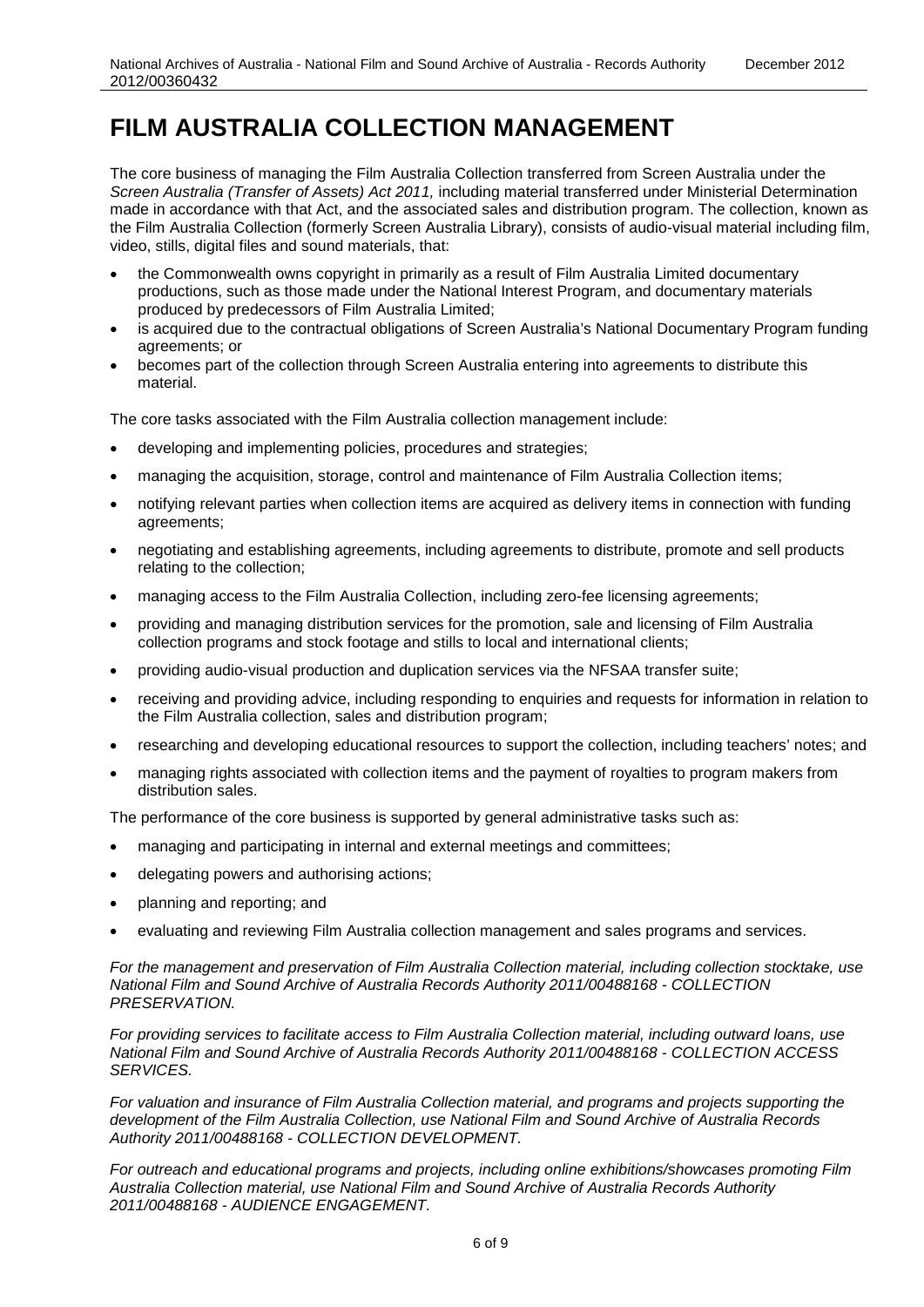*For cinema screening, venue hire, retail services and general merchandise sales, use National Film and Sound Archive of Australia Records Authority 2011/00488168 - COMMERCIAL SERVICES.*

*For managing intellectual property rights associated with Film Australia Collection material held by the agency in which another party owns the intellectual property, use National Film and Sound Archive of Australia Records Authority 2011/00488168 - COLLECTION ACCESS SERVICES.*

*For the acquisition of goods and services to support Film Australia collection management, use AFDA/AFDA Express – PROCUREMENT.*

*For the production and distribution of agency publications, including sales catalogues and educational resources such as study guides, use AFDA/AFDA Express – PUBLICATION.*

*For legal advice on intellectual property, privacy or copyright law issues, use AFDA/AFDA Express – LEGAL SERVICES.*

*For financial transactions associated with commercial services, including payment and receipt of royalties and licence fees, use AFDA/AFDA Express – FINANCIAL MANAGEMENT.*

*For advice to the portfolio Minister, use AFDA/AFDA Express - GOVERNMENT RELATIONS.*

| <b>Class no</b> | <b>Description of records</b>                                                                                                                                                                                                                                                                                                                                                                                                                                       | <b>Disposal</b><br>action |
|-----------------|---------------------------------------------------------------------------------------------------------------------------------------------------------------------------------------------------------------------------------------------------------------------------------------------------------------------------------------------------------------------------------------------------------------------------------------------------------------------|---------------------------|
| 61142           | The following significant records:                                                                                                                                                                                                                                                                                                                                                                                                                                  | Retain as                 |
|                 | audio-visual material accessioned as part of the Film Australia Collection.<br>Includes:                                                                                                                                                                                                                                                                                                                                                                            | national<br>archives      |
|                 | preservation/master final of audio-visual material, including original<br>$\circ$<br>components such as film, photographic negative and print, audio<br>tape, video tape, optical discs, and digital file formats;                                                                                                                                                                                                                                                  |                           |
|                 | intermediate/duplicating material including all material required to<br>$\circ$<br>reproduce the production to release standard such as film, video tape<br>productions and optical discs;                                                                                                                                                                                                                                                                          |                           |
|                 | for productions finished on video, first generation copies made<br>$\circ$<br>specifically for archival purposes, including digital betacam and high<br>definition formats;                                                                                                                                                                                                                                                                                         |                           |
|                 | variations to original release version including film, video tape, digital<br>$\circ$<br>file formats;                                                                                                                                                                                                                                                                                                                                                              |                           |
|                 | soundtracks and music relating to Film Australia collection films; and<br>$\circ$                                                                                                                                                                                                                                                                                                                                                                                   |                           |
|                 | out-takes selected for inclusion within the collection.<br>$\Omega$                                                                                                                                                                                                                                                                                                                                                                                                 |                           |
|                 | master control records for the Film Australia Collection, including<br>$\bullet$<br>collection databases and management systems for audio-visual material,<br>registers, indexes and lists, and associated data dictionaries supporting<br>these systems and databases;                                                                                                                                                                                             |                           |
|                 | documentation establishing rights to the management of the items/titles in<br>$\bullet$<br>the Film Australia collection, including the right to copy, distribute and<br>provide access, as well as important contextual information about the<br>production and provenance of individual collection items/titles. Includes:                                                                                                                                        |                           |
|                 | Film Australia production files containing details of the production of<br>$\circ$<br>individual items/titles, including camera and stills sheets and logs,<br>sound sheets, transcripts, post-production and archival cue script,<br>music cue sheet, cast and principal crew contracts, copyright<br>clearances and release forms, chain of title documents, finance,<br>marketing and promotional material, teachers' notes, and distribution<br>agreements; and |                           |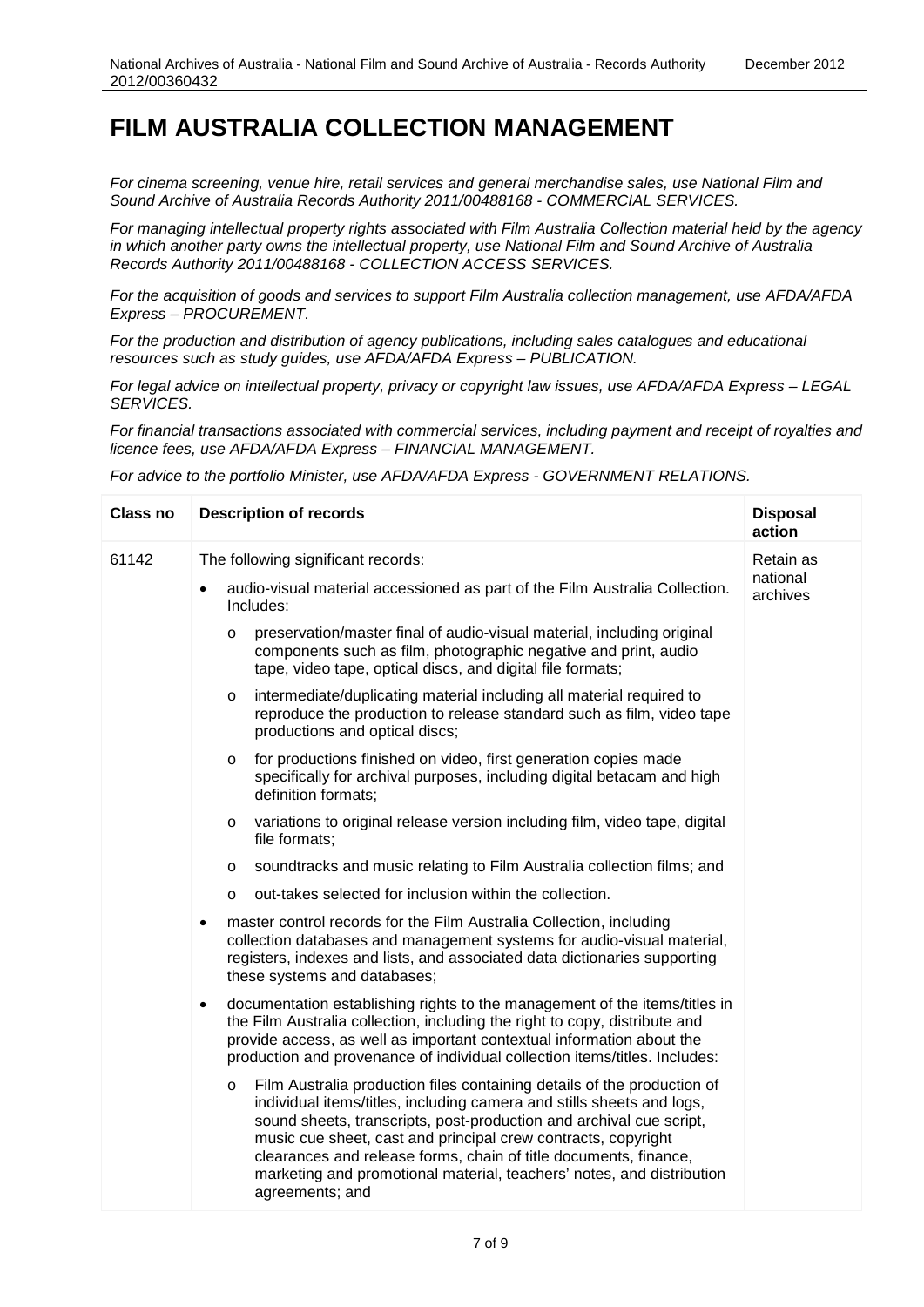| <b>Class no</b> | <b>Description of records</b>                                                                                                                                                                                                                                                                                                                                                                                                                                               | <b>Disposal</b><br>action                                                          |
|-----------------|-----------------------------------------------------------------------------------------------------------------------------------------------------------------------------------------------------------------------------------------------------------------------------------------------------------------------------------------------------------------------------------------------------------------------------------------------------------------------------|------------------------------------------------------------------------------------|
|                 | National Documentary Program documentation received as part of<br>$\circ$<br>the production investment or grant agreement or licence and deed<br>delivery obligations relating to individual collection items/titles,<br>including camera and stills sheets and logs, sound sheets,<br>transcripts, post-production and archival cue script, music cue sheet,<br>cast and principal crew contracts, copyright clearances and release<br>forms and chain of title documents. |                                                                                    |
|                 | final versions of high-level policies, plans and strategies supporting Film<br>$\bullet$<br>Australia collection management and sales, including distribution and<br>licensing;                                                                                                                                                                                                                                                                                             |                                                                                    |
|                 | records documenting joint ventures undertaken with national or<br>٠<br>international agencies, institutions, companies or other bodies that: are<br>prominent, controversial or of public interest; and/or impact substantially<br>upon the management of the Film Australia collection or sales and<br>distribution operations. Includes final signed agreements, proposals and<br>discussion papers;                                                                      |                                                                                    |
|                 | master versions of agency publications produced to support Film Australia<br>$\bullet$<br>collection management and sales. Includes finding aids and educational<br>resources such as teachers' notes; and                                                                                                                                                                                                                                                                  |                                                                                    |
|                 | records documenting high level reviews of programs and services that<br>$\bullet$<br>result in major changes to policy and procedure, and/or have far reaching<br>implications for the Film Australia collection or the operation of sales and<br>distribution activities. Includes reports and recommendations.                                                                                                                                                            |                                                                                    |
|                 | [For all access, preview or viewing copies, including VHS and DVD formats,<br>use class 61144.                                                                                                                                                                                                                                                                                                                                                                              |                                                                                    |
|                 | For audio-visual material, including preservation/master finals, for the National<br>Documentary Program, use Screen Australia Records Authority<br>2011/00328136 - FINANCIAL ASSISTANCE.                                                                                                                                                                                                                                                                                   |                                                                                    |
|                 | For entry of collection assets into the agency's asset register, use<br>AFDA/AFDA Express - FINANCIAL MANAGEMENT.                                                                                                                                                                                                                                                                                                                                                           |                                                                                    |
|                 | For records relating to other core business areas of the agency, use National<br>Film and Sound Archive of Australia 2011/00488168.]                                                                                                                                                                                                                                                                                                                                        |                                                                                    |
| 61143           | Signed agreements or contracts executed under seal with individuals or<br>organisations relating to the Film Australia collection management core<br>business, and supporting records. Excludes agreements and contracts under<br>seal covered under class 61142.                                                                                                                                                                                                           | Destroy 21<br>years after<br>completion or<br>other<br>termination of<br>agreement |
| 61144           | Access copies (duplicates) of audio-visual Film Australia material used to<br>provide access to the collection, which do not fulfil a role in long term<br>preservation of the collection. Includes:                                                                                                                                                                                                                                                                        | Destroy 1<br>month after<br>action                                                 |
|                 | access and viewing material, including video tape, DVD and digital file<br>formats;                                                                                                                                                                                                                                                                                                                                                                                         | completed                                                                          |
|                 | spare copies and extra components, including film, video tape and digital<br>file formats; and                                                                                                                                                                                                                                                                                                                                                                              |                                                                                    |
|                 | access copies that are damaged and/or unusable.                                                                                                                                                                                                                                                                                                                                                                                                                             |                                                                                    |